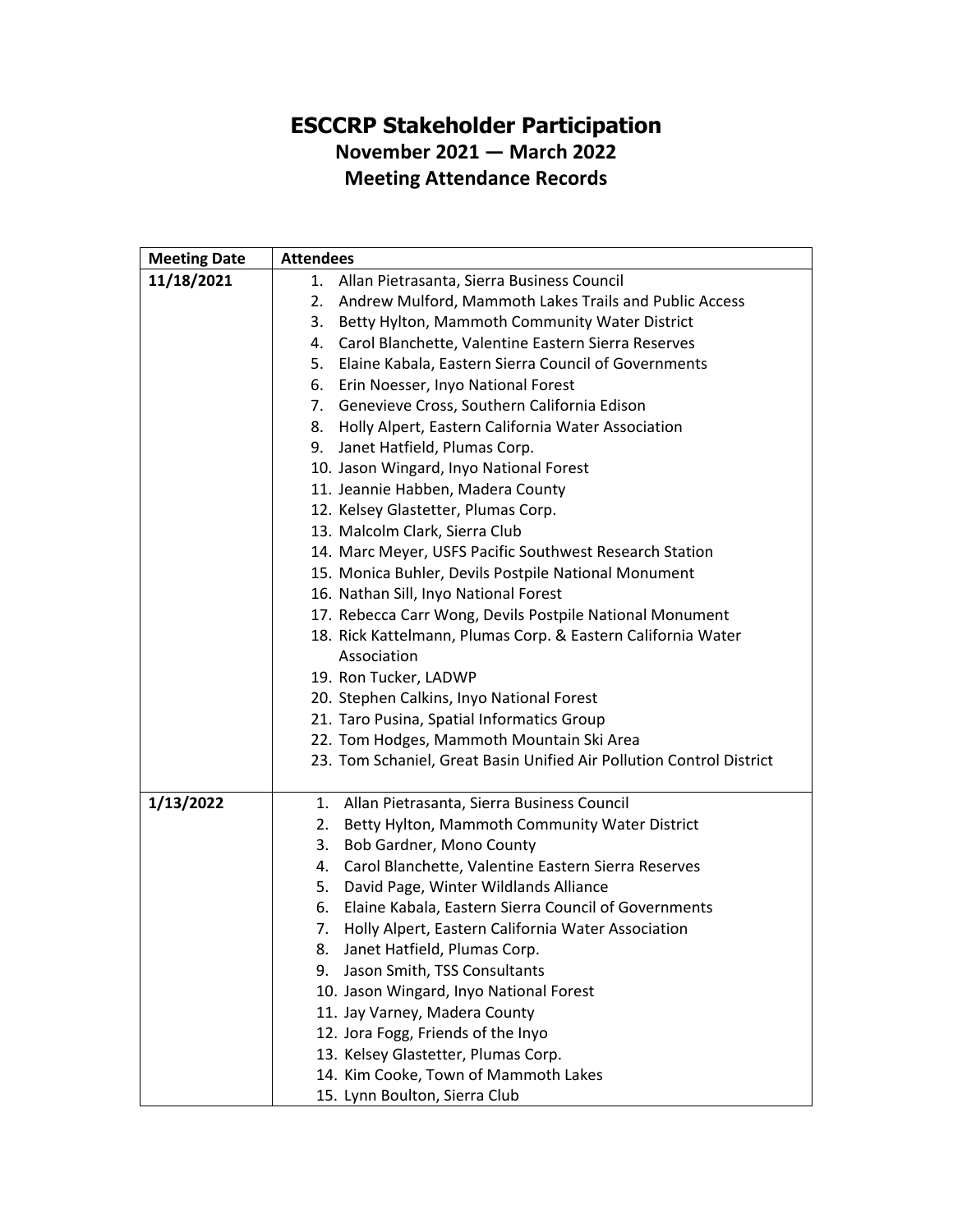|           | 16. Malcolm Clark, Sierra Club                                       |
|-----------|----------------------------------------------------------------------|
|           | 17. Marc Meyer, USFS Pacific Southwest Research Station              |
|           | 18. Mark Snowiss, Environmental Outreach Strategies Consulting       |
|           | 19. Michael Wiese, Inyo National Forest                              |
|           | 20. Monica Buhler, Devils Postpile National Monument                 |
|           | 21. Nathan Sill, Inyo National Forest                                |
|           | 22. Paul Lackovic, Spatial Informatics Group                         |
|           | 23. Rebecca Carr Wong, Devils Postpile National Monument             |
|           | 24. Rick Kattelmann, Plumas Corp. & Eastern California Water         |
|           | Association                                                          |
|           | 25. Stacy Coreless, Mono County                                      |
|           | 26. Stephen Calkins, Inyo National Forest                            |
|           | 27. Steve Baule, Los Angeles Department of Water and Power           |
|           | 28. Taro Pusina, Spatial Informatics Group                           |
|           | 29. Todd Ellsworth, Inyo National Forest                             |
|           | 30. Tom Hodges, Mammoth Mountain Ski Area                            |
|           | 31. Tom Schaniel, Great Basin Unified Air Pollution Control District |
|           |                                                                      |
| 2/10/2022 | 1. Allan Pietrasanta, Sierra Business Council                        |
|           | 2. Andrew Mulford, Mammoth Lakes Trails and Public Access            |
|           | 3. Beverly Bulaon, USFS Region 5                                     |
|           | 4. Brain Jaegaer                                                     |
|           | 5. Dan Holler, Town of Mammoth lakes                                 |
|           | 6. Elaine Kabala, Eastern Sierra Council of Governments              |
|           | 7. Erin Noesser, Inyo National Forest                                |
|           | 8. Heather Stone, Bishop Field Office BLM                            |
|           | 9. Holly Alpert, Eastern California Water Association                |
|           | 10. Jacqueline Beidl, Inyo National Forest                           |
|           | 11. Janet Hatfield, Plumas Corp.                                     |
|           | 12. Jessie Sheldon                                                   |
|           | 13. Jeff Karl, Inyo National Forest                                  |
|           | 14. John Wentworth, Mammoth Lakes Trails and Public Access           |
|           | 15. Kelly Muller, Inyo National Forest                               |
|           | 16. Kelsey Glastetter, Plumas Corp.                                  |
|           | 17. Kim Anaclerio, Mammoth Lakes Recreation                          |
|           | 18. Laurel Lueders, Inyo National Forest                             |
|           | 19. Lawson Reif, Inyo National Forest                                |
|           | 20. Malcolm Clark, Sierra Club                                       |
|           | 21. Malcom North, USFS Pacific Southwest Research Station            |
|           | 22. Marc Meyer, USFS Pacific Southwest Research Station              |
|           | 23. Mark Snowiss, Environmental Outreach Strategies Consulting       |
|           | 24. Michael Wiese, Inyo National Forest                              |
|           | 25. Martin MacKenzie, USFS Region 5                                  |
|           | 26. Monica Buhler, Devils Postpile National Monument                 |
|           | 27. Natalie Morrow, Mammoth Lakes Fire Protection District           |
|           | 28. Nathan Sill, Inyo National Forest                                |
|           | 29. Rebecca Carr Wong, Devils Postpile National Monument             |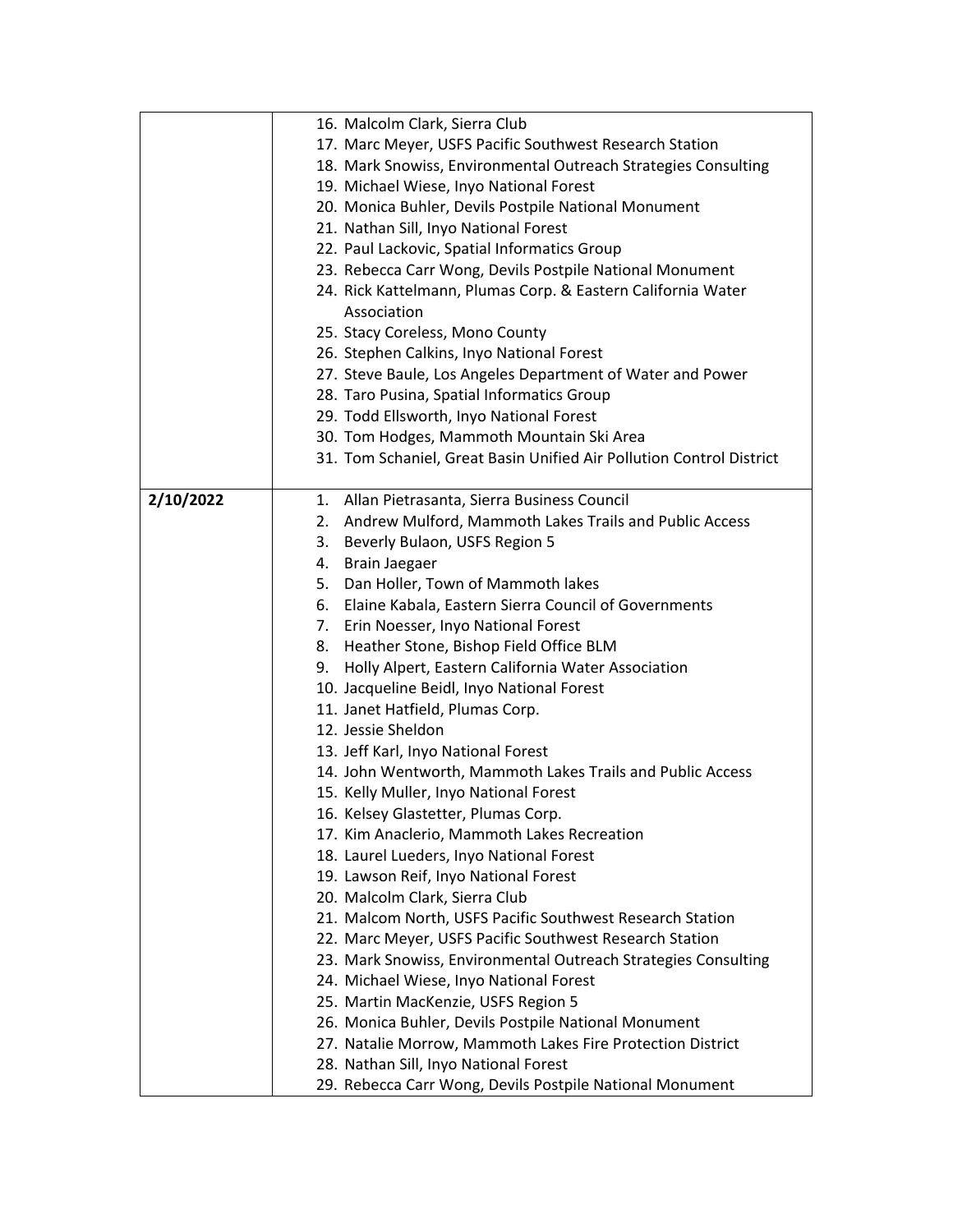|           | 30. Rick Kattelmann, Plumas Corp. & Eastern California Water  |
|-----------|---------------------------------------------------------------|
|           | Association                                                   |
|           | 31. Scott Kusumoto, Inyo National Forest                      |
|           | 32. Stephen Calkins, Inyo National Forest                     |
|           | 33. Steve Baule, Los Angeles Department of Water and Power    |
|           | 34. Taro Pusina, Spatial Informatics Group                    |
|           | 35. Thomas Torres, Inyo National Forest                       |
|           | 36. Todd Ellsworth, Inyo National Forest                      |
|           |                                                               |
|           |                                                               |
| 3/10/2022 | 1. Allan Pietrasanta, Sierra Business Council                 |
|           | 2. Andrew Mulford, Mammoth Lakes Trails and Public Access     |
|           | 3. Bob Gardner, Mono County                                   |
|           | 4. Chance Traub, Inyo National Forest                         |
|           | 5. Elaine Kabala, Eastern Sierra Council of Governments       |
|           | 6. Emily Crocetti, The Sheet Newspaper                        |
|           | 7. Erin Noesser, Inyo National Forest                         |
|           | 8. Fred Wong, Inyo National Forest                            |
|           | 9. Genevieve Cross, Southern California Edison                |
|           | 10. Haley Fitzpatrick, Oslo School of Architecture and Design |
|           | 11. Heather Stone, Bishop Field Office BLM                    |
|           | 12. Holly Alpert, Eastern California Water Association        |
|           | 13. Janet Hatfield, Plumas Corp.                              |
|           | 14. Jason Wingard, Inyo National Forest                       |
|           | 15. Jeff Karl, Inyo National Forest                           |
|           | 16. Jenny Hatch, Sierra Nevada Alliance                       |
|           | 17. Joel Boggus, Southern California Edison                   |
|           | 18. John Wentworth, Town of Mammoth Lakes                     |
|           | 19. Joey Swisher, USFS                                        |
|           | 20. Kelsey Glastetter, Plumas Corporation                     |
|           | 21. Kim Cooke, Town of Mammoth Lakes                          |
|           | 22. Kim Witten, Madera County                                 |
|           | 23. Lesley Yen, Inyo National Forest                          |
|           | 24. Lynn Boulton, Sierra Club                                 |
|           | 25. Malcolm Clark, Sierra Club                                |
|           | 26. Malcom North, USFS Pacific Southwest Research Station     |
|           | 27. Marc Meyer, USFS Pacific Southwest Research Station       |
|           | 28. Matt Driscoll, Sierra Nevada Conservancy                  |
|           | 29. Natalie Marrow, Mammoth Lakes Fire Department             |
|           | 30. Nathan Sill, USFS                                         |
|           | 31. Nathan Robinson, USFS                                     |
|           | 32. Rebecca Carr Wong, Devils Postpile National Monument      |
|           | 33. Rick Kattelmann, Plumas Corp. & Eastern California Water  |
|           | Association                                                   |
|           | 34. Ron Tucker, Los Angeles Department of Water & Power       |
|           | 35. Stacey Coreless, Mono County                              |
|           | 36. Stephen Calkins, Inyo National Forest                     |
|           | 37. Taro Pusina, Spatial Informatics Group                    |